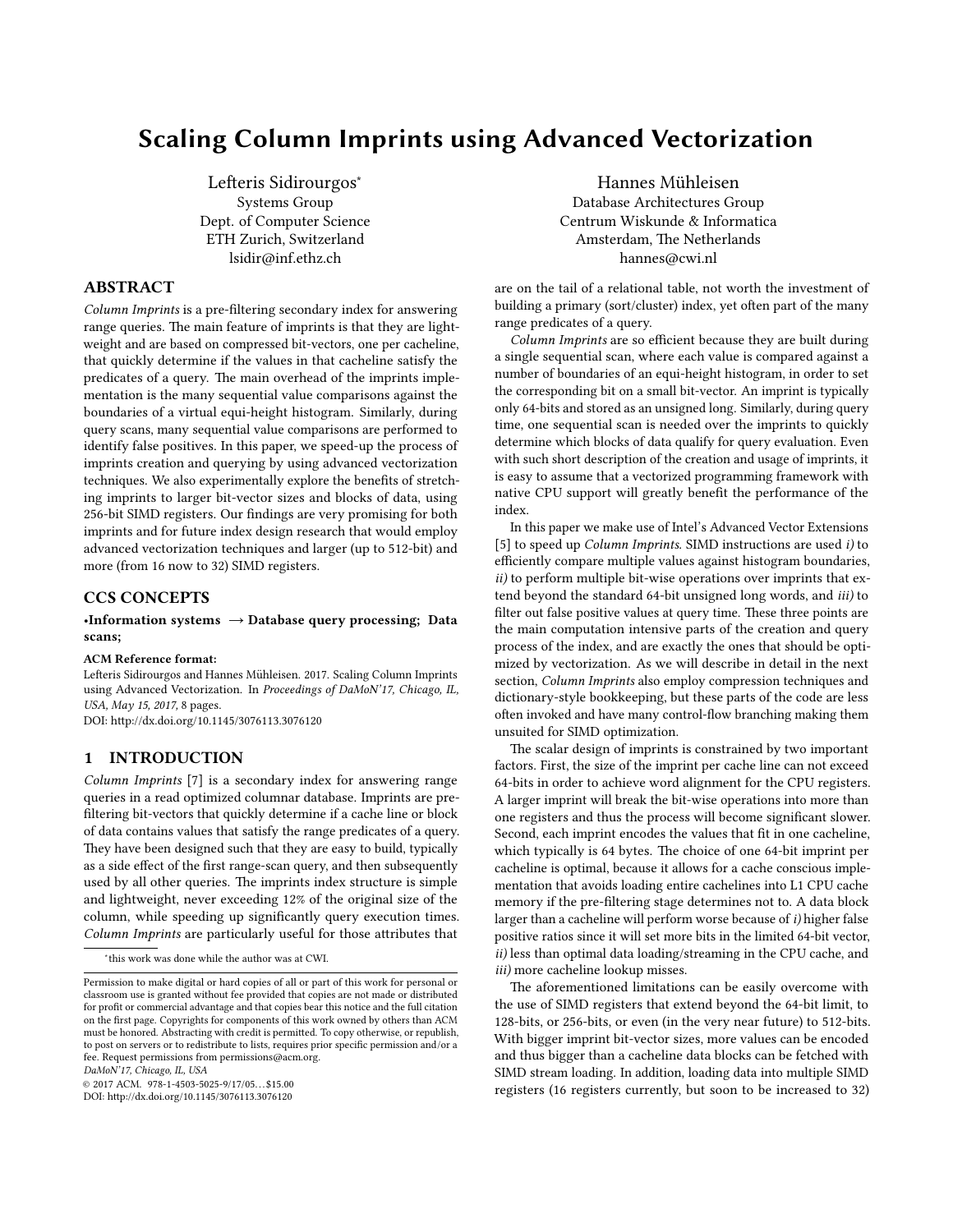allows for value comparisons in higher rates and bigger data blocks. In this work we investigate this potential by extending imprints up to 256-bits, and data blocks to 256 bytes.

The Instruction Set Extensions Programming Reference [\[5\]](#page-7-2) states that "Intel AVX is designed to support 512 […] bits in the future.". In accordance to that statement, the newer 2016 version of the manual [\[1\]](#page-7-3) describes the new instruction sets for AVX-512 and lists future CPUs that will support it, including the Xeon Phi 2 which is already available. The AVX-512 instruction set has been long awaited, and many research in database engines design concludes with future work on 512-bit long registers [\[2\]](#page-7-4). We also anticipate this new hardware, and we are planning to extend imprints to use 512-bit vectors and 512 byte blocks per imprint.

Apart from the designing the SIMD version of the scalar implementation of Column Imprints, we also explore the research question of how good imprints scale with larger bit-vectors and data blocks. Given that we only have at our disposal a CPU with the AVX2 256-bit instruction set, we performed extensive experiments up to the 256-bit mark, and used our findings to project in the near future of the AVX-512 instruction set.

To recap, in this paper we make the following contributions:

- We investigate how modern wide vectorized instructions can improve performance of lightweight indexing structures such as Column Imprints.
- We present a SIMD enabled re-implementation of the scalar code of Column Imprints based on Intel's Advanced Vector Extensions (AVX2). The implementation is available as Open Source through a GitHub repository  $^1$  $^1$ .
- We perform an extensive experimental evaluation of our implementation on a modern processor and project our finding to the upcoming AVX-512.

We conclude our work with few thoughts on how we should design native SIMD indexes as opposed to adapting existing indexes to a vectorized version. A new line of research might be in sight, where vectorization is not an added benefit on top of a scalar implementation, but a design choice of the index itself. Extending this thought to other hardware accelerators, such as FPGAs, instead of trying to integrate them as a side component, we should aim for a seamless native support inside the database engine.

The remainder of this paper is structured as follows. In Section [2](#page-1-0) we give an overview of the main design concepts behind the Column Imprints index. We continue with explaining the vectorized version of imprint construction and querying (Section [3\)](#page-2-0). Then, Section [4](#page-4-0) presents experimental results of a prototype implementation on thousands of data columns. Finally, Section [6](#page-6-0) discusses results, research outlook, and future work.

# <span id="page-1-0"></span>2 COLUMN IMPRINTS

A Column Imprints index is a cache conscious secondary pre-filtering structure suitable for both low and high cardinality columns. The main purpose is to quickly identify which blocks of data do not store values that satisfy a range predicate, and thus prevent those blocks from being fetched into the CPU cache for further value comparisons. The index consist of three main components, a collection of small bit-vectors, called imprints, a dictionary that aligns

<span id="page-1-1"></span>

Figure 1: A Column Imprint Index

compressed imprints with the corresponding data blocks, and an array of boundaries that partitions the value space of the indexed column into equi-height bins (i.e., an equi-height histogram of the values distribution).

Figure [1](#page-1-1) gives an overview of the index structures. Given a column with values from domain D, an imprint index is constructed by first taking a small sample to approximate a histogram of a few (typically 64 or less) equal-height bins. These bins are used to derive the *boundaries*  $b_i$  to be used to mark the range each bit in the imprint covers (top part of Figure [1\)](#page-1-1). The entire column is then scanned, and for every cacheline of data, a bit-vector is created. The bits in each bit-vector correspond to the bins of the histogram. A bit is set if at least one value in the cacheline falls into the corresponding bin. The resulting bit-vector is an imprint of the current cacheline that describes which buckets of the approximated histogram the values of the cacheline fall into. As shown in Figure [1,](#page-1-1) an imprint does not have only one bit set per position, but as many bits as are needed to map all distinct values of a cacheline. The collection of all the resulting imprints form a unique Column Imprint. Consequently, by examining the imprints of a column, the execution engine can decide – in a cacheline granularity – which parts of the column data are relevant to the query predicates, and only then fetch them for further processing. Contrary to previous work, a column imprint is a non-dense bit indexing scheme, i.e., only one bit is set for all equal values in a cacheline, instead of the traditional approaches of bitmaps where each data point is always mapped to a different bit.

To reduce the memory footprint of imprints, a simple but powerful compression scheme is used. Consecutive and identical imprints are compressed together and annotated with a counter. The right side of Figure [1](#page-1-1) shows a small dictionary example. The count column counts how many consecutive cachelines have unique imprints (i.e., one imprint per one cacheline), or how many consecutive cachelines share the same imprint (i.e., one imprint per many cachelines). The repeat column marks the one-to-one relationship between cachelines and imprints ( $repeat=0$ ), or the many-to-one ( $repeat=1$ ). This compression exploits the empirical observation that data suitable for secondary indexing exhibits, in the cacheline level, some degree of clustering or partial ordering. Column imprints are designed

<sup>&</sup>lt;sup>1</sup>https://github.com/lsidir/imprints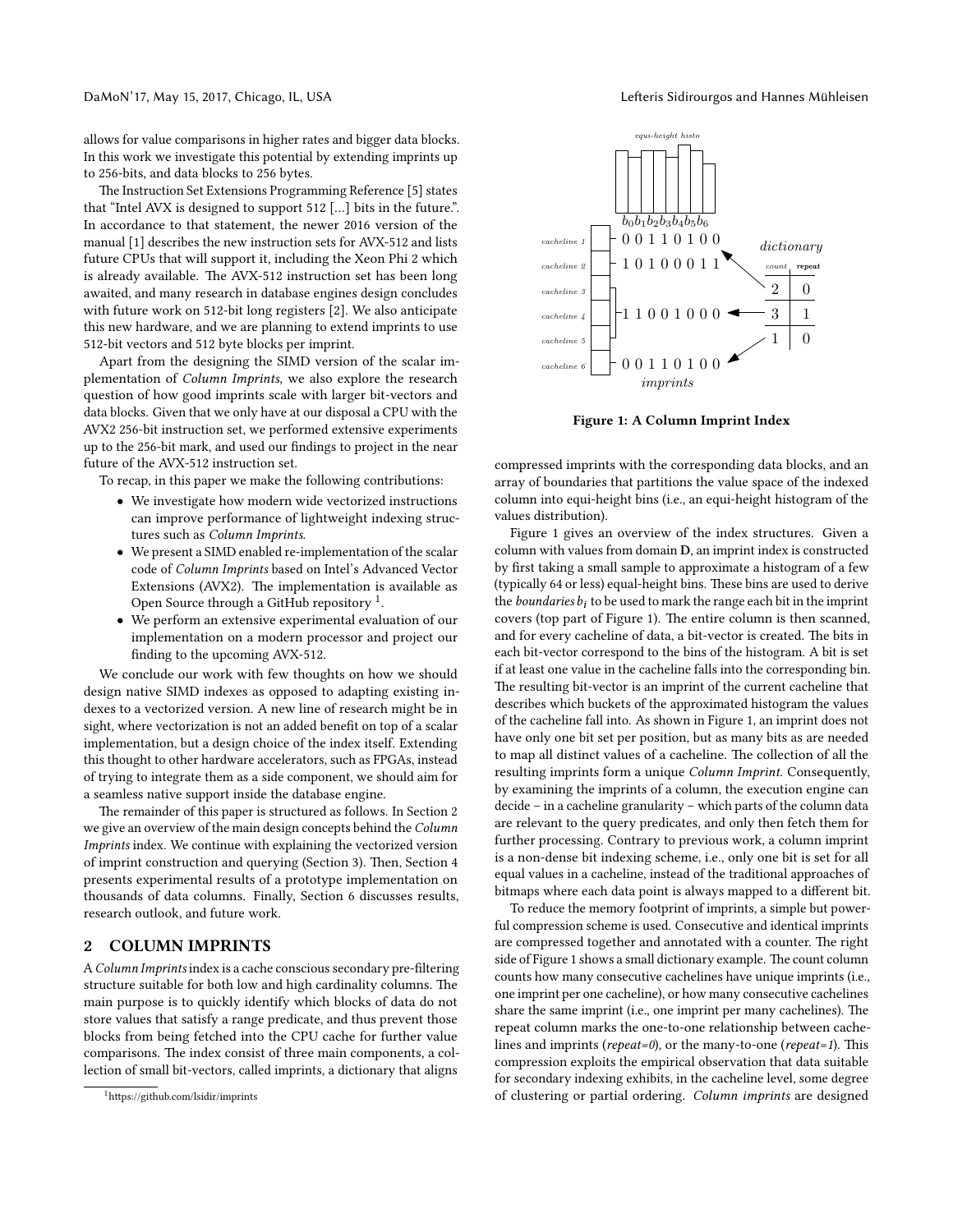Scaling Column Imprints using Advanced Vectorization DaMoN'17, May 15, 2017, Chicago, IL, USA

<span id="page-2-2"></span><span id="page-2-1"></span>

| <b>Algorithm 1</b> Create Column Imprints            |  |
|------------------------------------------------------|--|
| <b>for</b> each cacheline                            |  |
| <b>for</b> each value $v$ in cacheline               |  |
| $i = \text{find}\_\text{bin}(v)$                     |  |
| set <i>i</i> -th bit in current imprint              |  |
| if current imprint $\equiv$ previous imprint         |  |
| compress and update dictionary                       |  |
| <b>Algorithm 2 Query Column Imprints</b>             |  |
| <b>set</b> mask <i>m</i> for range query [low, high] |  |
| <b>for</b> each imprint <i>imp</i>                   |  |
| if $\left(imp \& m\right) \neq 0$                    |  |
| for each value $v$ in cacheline                      |  |
| <b>check if</b> $v \in [low, high]$                  |  |
|                                                      |  |

<span id="page-2-3"></span>

|          | B[0]       | B[1]       | B[2]       | B[3]       | V          |
|----------|------------|------------|------------|------------|------------|
| $32-bit$ | 12         | 23         | 51         | 70         | 12         |
| $32-bit$ | 12         | 23         | 51         | 70         | 82         |
| $32-bit$ | 12         | 23         | 51         | 70         | 66         |
| $32-bit$ | 12         | 23         | 51         | 70         | 15         |
| $32-bit$ | 12         | 23         | 51         | 70         | 80         |
| $32-bit$ | 12         | 23         | 51         | 70         | 60         |
| $32-bit$ | 12         | 23         | 51         | 70         | 68         |
| $32-bit$ | 12         | 23         | $51\,$     | 70         | 21         |
|          | YMMO       | YMM1       | YMM2       | YMM3       | YMM4(15)   |
|          | $256$ -bit | $256$ -bit | $256$ -bit | $256$ -bit | $256$ -bit |

Figure 2: SIMD registers for imprints creation

such that any clustering or partial ordering is naturally exploited without the need for extra parameterization.

Algorithms [1](#page-2-1) and [2](#page-2-2) provide a high level overview of the process to create and query imprints. The creation process is a single scan over the data, where for all values in a cacheline the function  $find\_bin$ is invoked to determine which bit in the imprint has to be set. This function call<sup>[2](#page-0-0)</sup> is the time-dominant operation for Algorithm [1.](#page-2-1) Function find bin performs 64 comparisons of the form  $v > b_i$ and it is exactly the part of the code that will be vectorized in the next section.

Similarly, for the query Algorithm [2,](#page-2-2) the process starts by scanning each imprint  $i$  and comparing it with a mask bit-vector  $m$ . Mask  $m$  has all bits that fall between the query range  $[low,high]$ set, i.e.,  $m[i] = 1$  if  $low < b_i < high$ . If imprint  $imp$  and mask m have common bits set, then the cacheline has to be examined further for qualifying values and for rejecting false positives. This operation, denoted as check if in Algorithm [2](#page-2-2) is the most time consuming part of querying, and it will be the subject of speeding up through vectorization in the next section.

For a complete presentation of Column Imprints and a detailed explanation of each algorithm we refer the reader to [\[7\]](#page-7-1).

#### <span id="page-2-0"></span>3 VECTORIZED COLUMN IMPRINTS

For completeness of the presentation in this paper, we include the time dominant code snippets of the scalar implementation of the imprints algorithms, as identified in the previous section and described in details in [\[7\]](#page-7-1). This work is about substituting these critical snippets of code in the imprints creation and querying algorithms in order to enable advanced vectorization optimizations.

## 3.1 Imprints Creation

The performance-critical part of imprints creation is the histogram bin assignment for each value from the column data, i.e., the code for *find\_bin* function. Especially for wide imprints, it seems intuitive to implement a non-recursive binary search in the histogram boundary array  $b[$  ] to determine the correct bin *i*, such that  $v > b_i$ and  $v < b_{i+1}$ . However, the large amount of branching required

makes this solution slower than a "brute-force" approach, where all boundaries  $b_i$  are checked against the input value, regardless the outcome, and all comparison results are summed up. The result is the bin index of the respective value  $v$ . The following pseudo-code illustrates this approach:

 $int$  res =  $\theta$ ; for (int i;  $i <$  length(b);  $i$ ++) res  $+= v > b[i];$ 

Vectorization of this approach is straightforward, depending on the input value type width (8, 16, 32 or 64 bits), we can ask the CPU to perform many (up to 64 for AVX-512) value-to-bin boundaries comparisons in a single SIMD instruction. This works because AVX comparison operators, for example \_mm256\_cmpgt\_epi32, will return a vector where each element is set to −1 for each of the comparisons that evaluate to "true". These result vectors can then be summed up to yield the bin boundary index.

To illustrate this method, consider the following example. We assume 256-bit SIMD instructions, 32-bit integer input values, 4-bit imprints, and 8 values per imprint. The histogram boundaries  $b_i$ in this example are  $b_0 = 12$ ,  $b_1 = 23$ ,  $b_2 = 51$  and  $b_3 = 70$ . In a preparatory step, we compute SIMD vectors for all boundaries where all vector entries are set to the boundary value  $b_1$  and store them in an array of vectors, denoted with B. We use uppercase variable names for SIMD vectors. This was found to be faster than creating the boundary vector  $B$  ad-hoc, at the expense of some ad-ditional memory use. Figure [2](#page-2-3) shows the four boundaries  $b_i$  stored in the four SIMD registers  $B[0]$  to  $B[3]$ , and the fifth SIMD register V that contains the 8 values of the data block (cacheline) to be compared. The values in  $V$  will be compared simultaneously, using SIMD instructions, with one boundary value at a time. Therefore, the vectorized bin boundary index computation proceeds as follows in four steps (SIMD comparisons):

 $2$ implemented as a macro to avoid function call overhead costs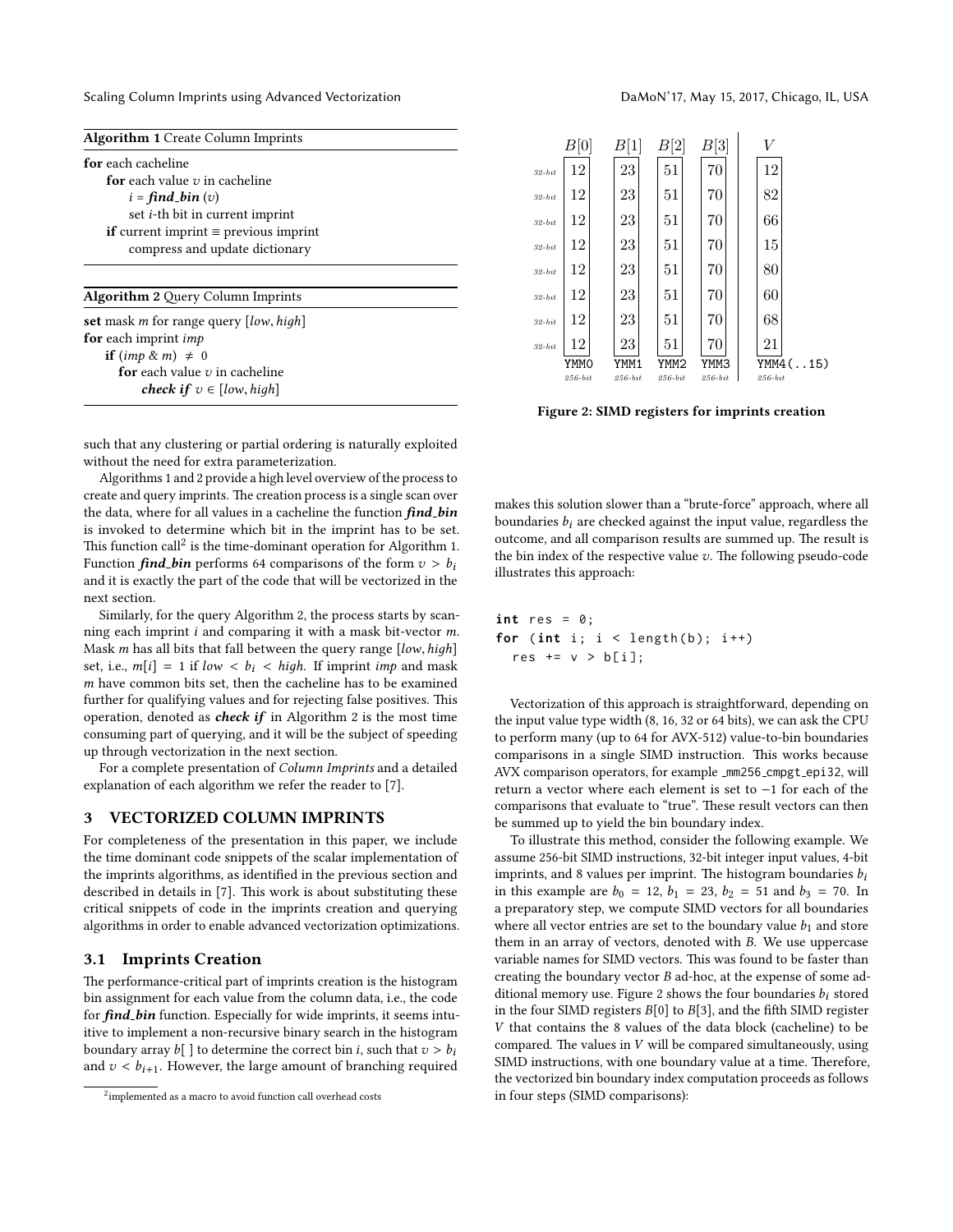| RES                                                 |    |    | $\begin{matrix} 0 & 0 & 0 & 0 & 0 & 0 & 0 & 0 \end{matrix}$ |    |       |  |
|-----------------------------------------------------|----|----|-------------------------------------------------------------|----|-------|--|
|                                                     | 13 | 82 | 66 15 80                                                    | 60 | 68 21 |  |
| $1   RES+=(V>B[0])   -1 -1 -1 -1 -1 -1 -1 -1 -1 -1$ |    |    |                                                             |    |       |  |
| $ RES+=(V>B[1]) $                                   |    |    | $-1$ $-2$ $-2$ $-1$ $-2$ $-2$ $-2$ $-1$                     |    |       |  |
| $ RES+=(V>B[2]) $                                   |    |    | $-1$ $-3$ $-3$ $-1$ $-3$ $-3$ $-3$ $-1$                     |    |       |  |
| $4   RES+=(V>B[3])$ -1 -4 -3 -1 -4 -3 -3 -1         |    |    |                                                             |    |       |  |
| $\vert$ RES = 0 - RES $\vert$ 1 4 3 1 4 3 3 1       |    |    |                                                             |    |       |  |
|                                                     |    |    |                                                             |    |       |  |

The subsequent step is to extract the individual entries from RES and look up the bit pattern for that particular histogram bin. All retrieved bit patterns are OR-ed together, creating the final imprint for a particular data block. In this example, the four-bit imprint would be 1101, since no entries fall into the second histogram bin. Furthermore, the resulting imprint needs to be checked against the imprint of the previous block of input values. This post-processing is not particularly performance-critical and we only use SIMD instructions for imprints that are larger than 64 bits, as we will explain later in this section in more details. This example is also simplified, usually more than eight values would be represented by an imprint. In this case, the imprint is the logical OR of the results of several runs of the described method.

Note that the bin boundaries for eight input values are determined using only 9 SIMD instructions. Using the sequential method described above, 64 individual comparison instructions would have been required to achieve the same result. As vector width increases over time, this ratio increases further. However, we have found that the performance of the bin index computation can be further increased by comparing the values against two (and not more) histogram boundaries in each iteration. The following code snippet shows this optimization. For each iteration along the boundaries array B, V is compared (cmpgt) with two boundary vectors and the outcome is added together, and then added to the total result. We suspect this to be due to the lack of a data dependency within the first two steps of calculation in this version. Intel's Haswell, Broadwell, and Skylake architectures can execute at most two 256-bit SIMD instructions per cycle, which suggests a two-stage pipeline for those instructions. Hence, by removing the data dependency, we can get at most two instructions completed per cycle. Analysis of performance counters confirmed that the code here reached this maximum. As we will see in the experimental results, the speedup of roughly 15x over the scalar code can probably be traced to this effect and implementation.

The following code snippet shows this optimization for 32-bit integer input values.

```
__m256i RES = _mm256_setzero_si256 ();
for ( int i1 =0 , i2 =1;
       i1 < length (B) -1; i1 += 2, i2 += 2)
  RES = _mm256\_add\_epi32 (RES,_mm256_add_epi32 (
       _mm256_cmpgt_epi32 (V , B [ i1 ]) ,
       _mm256_cmpgt_epi32 (V , B [ i2 ])));
```
One limitation of this approach is that the number of histogram bin boundaries (and hence imprint length) is limited by the type of the input values. This is because a vectorized comparison operators returns comparison results of the same size in turn. If  $V$  is of type char, then we use \_mm256\_cmpgt\_epi8 to compare the values to

<span id="page-3-0"></span>

Figure 3: SIMD registers for imprints querying

boundaries, hence we can address at most 127 when we accumulate comparison results in RES. As a result, we cannot create 256-bit imprints for 8-bit values. This is not a big issue since it does not make a lot of sense to create 256 bins for at most 256 distinct values, unless we are aiming at a one-to-one bitmap indexing structure.

# 3.2 Imprints Querying

Querying the vectorized imprints is very similar to the scalar version with two exceptions. The comparison of both outer and inner range boundary bit masks with the imprint entries uses vectorized instructions instead of simple bitwise logic operations. This is done to support larger than 64-bit imprints. There are three possible outcomes of this comparison. First, the data values represented by the imprint has no overlap with the query range. In this case, the querying process simply advances to the next imprint. Second, there might be a match with only the bits of the mask that are inclusively entirely inside the range query, in which case all values represented by the imprint satisfy the query predicate without further checking. The interesting third case is when there is a partial overlap with the mask, which means that individual data values need to be compared with the range boundaries in order to determine which values satisfy the range query predicates. Here, SIMD operations are used to compare multiple values with the upper and lower query range boundaries. This comparison can be done in one instruction.

Consider the same value array  $V$  as in the example of the previous section. Also consider the range query  $Q = [15, 49]$ . The mask of this range query will be 0110 since  $Q_{low} = 15$  is larger than  $b_0 = 12$  and  $Q_{hidh} = 49$  is smaller than  $b_3 = 70$ . The mask 0110 has common bits set with the imprint of V which was 1101, thus the values of V have to be examined one by one. Figure [3](#page-3-0) shows the two SIMD registers that store the  $Q_{low}$  and  $Q_{high}$  predicates of the range query. Similarly, the next SIMD register holds the values of V that will be compared with  $Q_{low}$  and  $Q_{high}$  in one go, using vectorization.

The following code snippet shows the SIMD version of comparing imprints with the query mask Q MASK and checking the values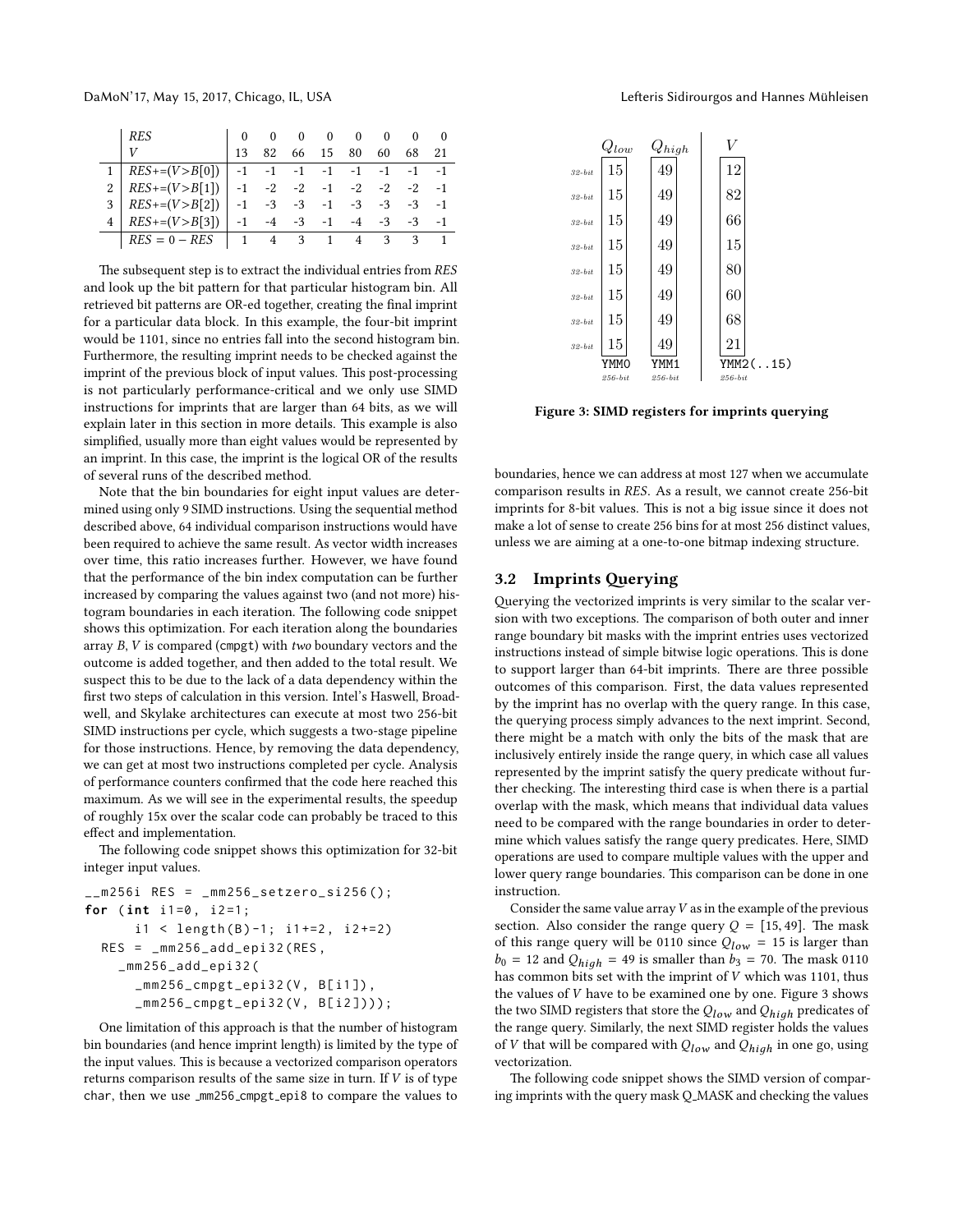Scaling Column Imprints using Advanced Vectorization DaMoN'17, May 15, 2017, Chicago, IL, USA

against the low Q LOW and high Q HIGH ends of the query range for false positives.

```
if (_mm256_testz_si256 (Q_MASK, IMPRINT)
 for ( all values V in a data block )
   RES = _mm256_movemask_epi8 (
           _mm256_sub_epi32 (
            _mm256_cmpgt_epi32(V, Q_LOW),
           _mm256_cmpgt_epi32 (V , Q_HIGH )));
```
The RES variable has set the bits that correspond to the values of V that satisfy the comparison with the low and high of the range query. It is straightforward afterwards to identify the qualifying values from the RES bit pattern.

# 3.3 Larger Imprints

Lastly, in order to support imprints larger than a 64-bit long word, we changed the type of an imprint from unsigned long to a \_mm256i. Therefore, the bitwise operations had to be substituted with SIMD instruction calls, such as \_mm256\_or\_si256 for OR, and mm256 xor si256 for XOR.

Probably more interesting is the following code to check if two imprints have exactly the same bits set.

```
_{--}m256i imprint1;
__m256i imprint2 ;
check = _mm256_xoor_sii256(imprint1, imprint2);if ( _mm256_testz_si256 ( check , check ))
    # imprint1 is identical to imprint2
```
The function \_mm256\_testz\_si256 will return true if all bits in check are 0, but in order for this to happen imprint1 and imprint2 have to have all bits set exactly the same. Similarly, mm256 testz si256 function is used during the query process to check if an imprint has common bits set with the query mask, where the mask is also an \_mm256i type. We refer the reader to our code  $\epsilon$ repository $^1$  $^1$  for further details about our implementation.

The changes presented in this section, from the scalar code to supporting SIMD instructions, accounts for a speedup up to 16 times. In the next section we evaluate these changes, and examine the benefits of using more histogram bins, i.e., wider imprints, together with larger than a cacheline data blocks.

# <span id="page-4-0"></span>4 EXPERIMENTS

To evaluate the performance of the vectorized version of imprints, we used a subset of the collection of datasets as in the original paper of Column Imprints [\[7\]](#page-7-1). The data sets consist of 6,476 different columns, with a maximum number of records of 600 millions, and contain integer and decimal types of various length. For a detailed overview of the data sets we refer the reader to [\[7\]](#page-7-1). The dataset used for experiments is available on request.

We created a stand-alone implementation of SIMD imprints, which is available for download<sup>[1](#page-0-0)</sup>. We compared our SIMD-enabled version of imprints with the original scalar implementation of imprints.

We are interested in mainly investigating the impact of two parameters. First, the bit width of the imprint (number of bins). Note that wider imprints require more comparisons during index

<span id="page-4-1"></span>

Figure 4: Imprint creation time vs. width.

creation, thus we expected to have a slowdown as the number of bins increase, but always to be many times faster than the equivalent scalar version. The benefit of using larger bit-vectors for imprints is that the false positive ratio is reduced, thus having to check less values during query time. The second parameter we investigate is the number of encoded values per imprint, or in other words, the size of the block of data. This parameter will have an influence over the precision of the imprints. More values per block can lead to a smaller index size, but can lead to a negative impact on query performance, as more individual values need to be checked for false positives. In our experiments, we vary the imprint size between 8 and 256 bits and the input block size (number of input values times their individual length) between 64 and 256 bytes. Other aspects of the imprints, such as the size and the compression percentage does not change with the SIMD-enabled version, so we do not repeat these experiments. Note that the compression percentage has a fixed upper limit, and it is always the ratio between the size of an imprint over the size of the data block. For each imprint configuration on each data column, we evaluate ten queries with even-spaced selectivity between 0% and 100%.

All experiments were run on an Intel Core i7-6770HQ ("Skylake-H") CPU clocked at 2.60 GHz. The system contained 32 GB of main memory. We also ensured that the files read are in the page cache before imprint creation.

All plots below show the average imprint creation or query time per 1,000 values over all data sets (and queries). In addition, the standard error is indicated as error bars. For creation, "values" refers to input data values, for querying, it refers to imprint index entries. This is done to allow a fair comparison between data sets of different sizes and different characteristics. For example, since the imprints index collapses subsequent equal imprint entries using dictionary encoding, the data distribution has a direct impact on the scanning effort. In extreme cases (a single constant value for the entire column), a single imprint entry can represent billions of data values. Hence this normalization.

#### 4.1 Imprint Creation

We expect that the imprint size has a direct impact on index creation time, since every bit that is added requires additional comparison operations. However, we also expect that the SIMD implementation described in this work will significantly outperform the optimized scalar implementation. In the experiments in this section, we have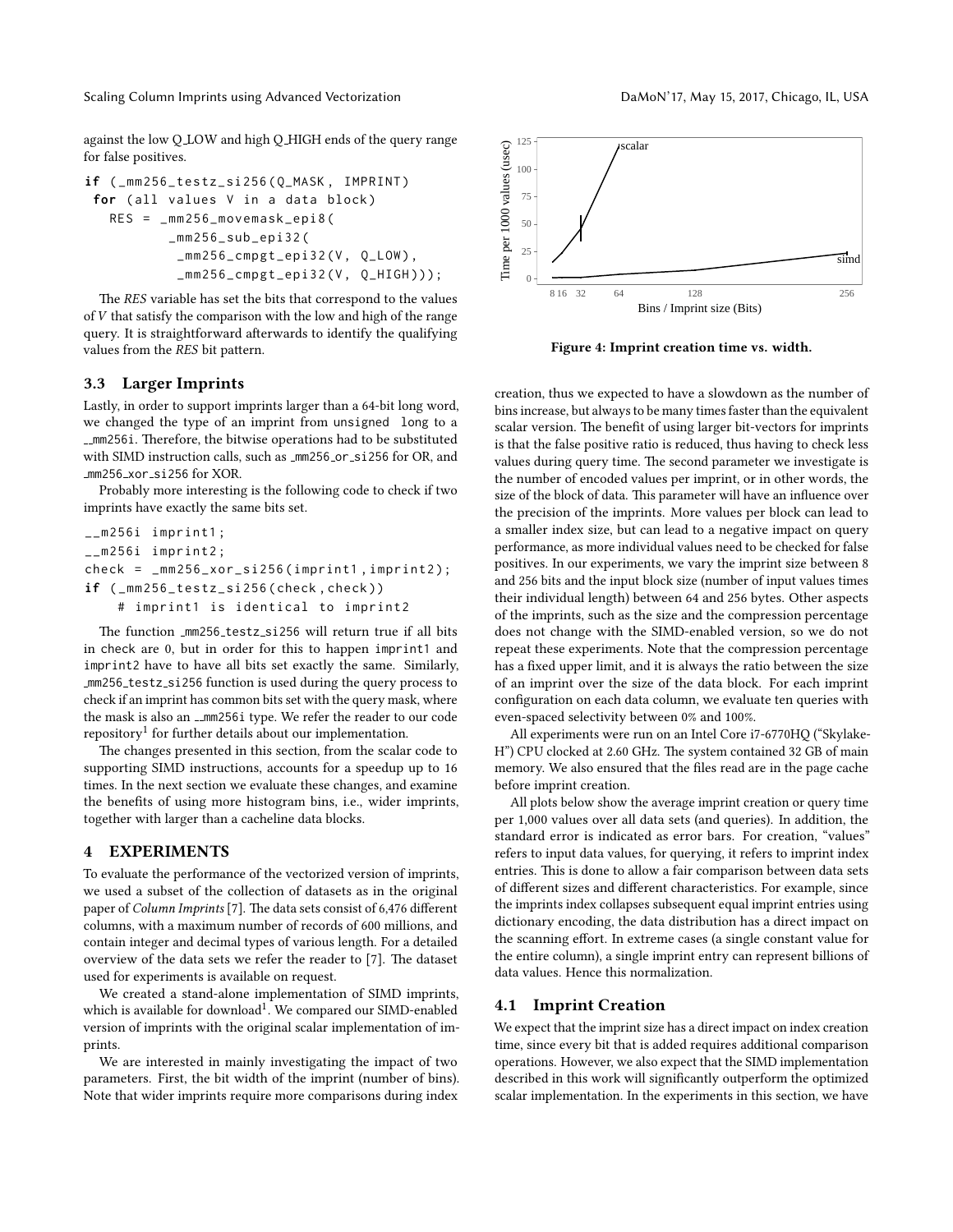<span id="page-5-0"></span>

Figure 5: Imprint creation time for different value type widths (SIMD Only).

<span id="page-5-1"></span>

Figure 6: Imprint creation time for different block sizes encoded (SIMD Only, 256 Bins).

varied the imprint size for both implementations in order to study these expectations.

Figure [4](#page-4-1) shows the outcome of this experiment. The scalar baseline and the SIMD implementation are shown as different lines. We can see how the time required to create imprints for 1,000 values scales linearly to the amount of bins and hence imprint size. We can also see how the SIMD version greatly outperforms the scalar version, with the largest possible imprint size of 256-bits taking about as much time as the scalar code for 16-bit imprints. For the 64-bit imprints, the scalar code required on average 120  $\mu$ s per 1,000 values, while the SIMD implementation took only 4  $\mu$ s with very low variance.

Drilling down, we further expect that the input type width has a significant impact on vectorized imprint creation time. For example, for input data values of type int16\_t, 16 values can be boundarychecked in one SIMD instruction, while for int64\_t values only 4 comparisons are possible in a single instruction. Figure [5](#page-5-0) shows the imprint creation timing results (for the SIMD implementation only) by input data type width. As expected, we can see how data with 8 bytes input type width leads to the longest imprint creation time, while the 2 bytes data is fastest. For 256-bit imprints, the 2 bytes values took on average of 5.3  $\mu$ s per 1,000 values, while the 8 bytes type width took 38.5  $\mu$ s.

Turning towards the second parameter, the amount of input data values per imprint entry, we expect that fewer values per imprint

<span id="page-5-2"></span>

Figure 7: Imprint querying time for different block sizes (SIMD Only).

will improve creation time since fewer imprint candidates need to be created and compared with the previous entry for dictionary compression purposes. For this experiment, we have varied the number of input values per imprint between 8 and 128 in such a way that the input block size (the amount of input values multiplied by their type length) ranges between 64 and 256. Figure [6](#page-5-1) shows the results of this experiment. We can see how indeed the imprint creation time drops significantly if more data is encoded into a single value. However, a larger block size will also lead to reduced precision, which has an adverse effect on query run time, which we will investigate next.

# 4.2 Imprint Querying

Querying performance is a trade-off between to extremes. On the one end, the imprint index is empty, requiring a full scan of the data values. On the other end, the imprint index is a one-to-one (bit-)mapping of the data. While both are technically valid, we are searching for a more balanced trade-off. This trade-off is controlled by imprint length and block size.

We expect that larger block sizes will decrease query performance (as more entropy is lost), but it is unclear by how much. Figure [7](#page-5-2) plots the time required to process 1,000 imprint index entries against increasing block sizes. Two lines are shown, one for 8 and one for 256-bits imprint length. We see that query performance indeed decreases as block size is increased, but (on average) at most linearly. It is very likely that query performance will degrade for even larger block sizes, certainly if data values have to be fetched from disk.

In the original imprints paper, a 8-to-1 relationship between data value bits and (before duplicate elimination) imprint bits was found to work best. When scaling this up to larger imprints, we expect this relationship to still hold. Figure [8](#page-6-1) shows a rather complex behavior of the queries. However, the basic assumption that a 8-to-1 relationship between data and index still holds. For the 64 bytes block size, we observe good performance for an imprint size of 64 bits. For the 256 bytes blocks, 256-bits imprints size showed the best performance, which confirms our expectations. A similar result was found for the (not plotted) 128 byte block size with 128-bits imprints.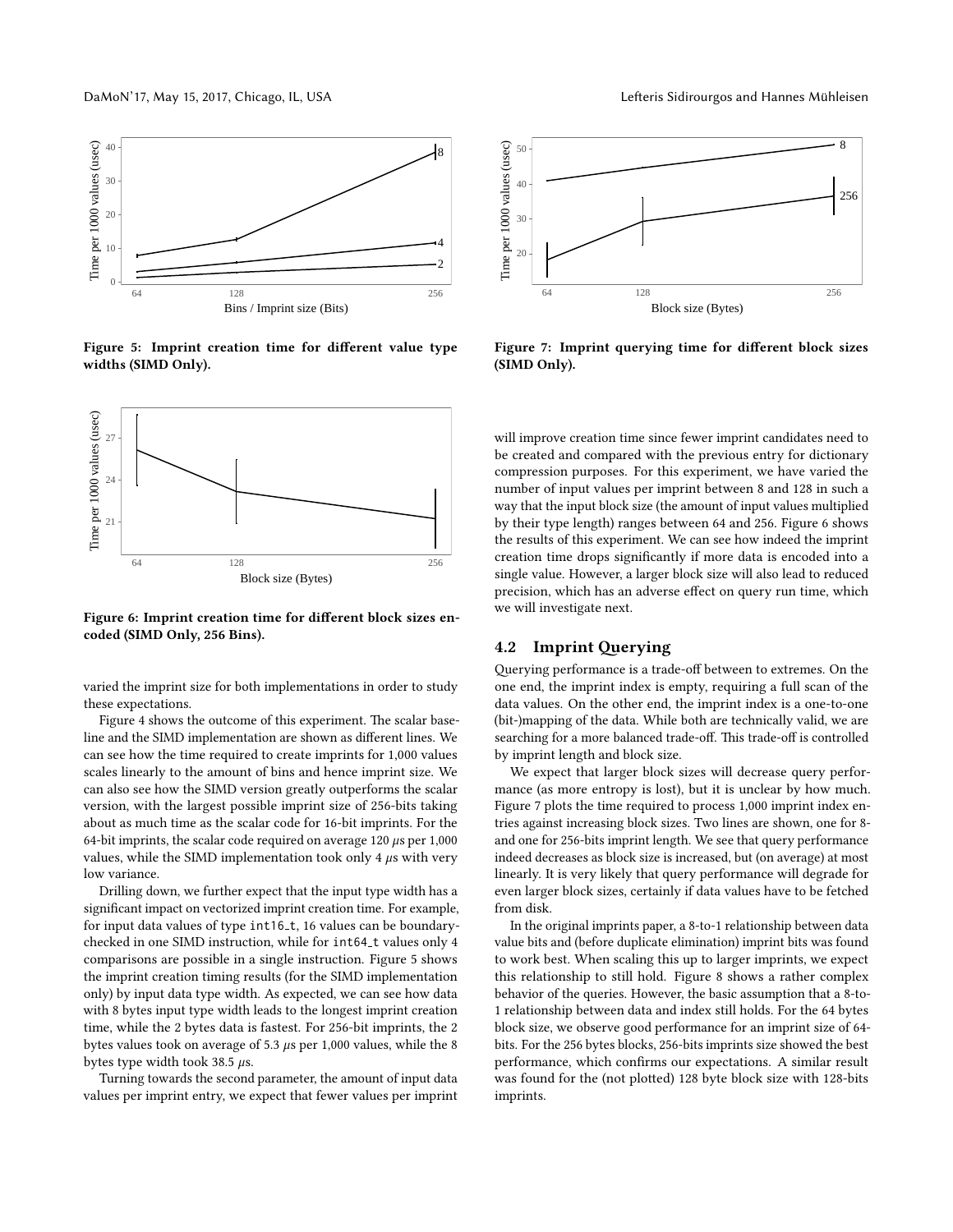<span id="page-6-1"></span>

Figure 8: Imprint querying time for different amounts of values encoded (SIMD Only).

Overall, we argue that the experimental results show good scalability of imprint indexes thanks to the availability of vectorized instructions.

## 5 RELATED WORK

There has been a large amount of previous work related to using SIMD vectorization to speed up analytical data management tasks. Early papers demonstrated how existing implementations of relational operators could be sped up using SIMD instructions [\[9\]](#page-7-5). Generally speaking, systems that use columnar or (data-)vectorized storage models can benefit from a straightforward translation from scalar code implementing relational operators to the equivalent vectorized code.

A more thorough operator redesign was shown to be required to to fully take advantage of vectorized instructions  $[6]$ . The authors used selective load and store and scatter/gather operations available in modern SIMD instruction sets as building blocks for new scan and join operators. Experimental results show that for example for low selectivity, vectorized code can provide an approximately 10 times throughput improvement in scans. Overall, the authors found that vectorization favors cache-conscious algorithms and that the speedup provided by vectorization is independent of other optimizations.

A paper comparing sort and hash join algorithms [\[2\]](#page-7-4) already reported the observation that sort-based join algorithms scale nearlinearly with the SIMD width. The paper also predicted that sortbased join algorithms are expected to show better performance than hash-based approaches with a SIMD width of 512-bits or higher. This shows the relevance of the increased vector widths that are now becoming available.

Data layout adaption is a third option apart from the previously discussed operator re-implementation and algorithmic redesign. One paper proposes to adapt in-memory data layout in such a way that it is amenable to SIMD processing [\[4\]](#page-7-7). In such layout, every SIMD word contains bits from a large amount of data values, which allows early pruning of data blocks in selections based on prefix comparisons or improved look-up performance.

The overall research progression in transforming scalar code to vectorized could be described by the following chart with representative references.

Operator Re-Implementation with SIMD Instructions [\[9\]](#page-7-5)

$$
\begin{array}{c}\n\downarrow \\
\text{SIMD-Aware Algorithm Design} \\
\downarrow\n\end{array}
$$
 [6]

SIMD-Aware Data Layout Adaption [\[4\]](#page-7-7)

# <span id="page-6-0"></span>6 CONCLUSION & RESEARCH OUTLOOK

In this paper we have demonstrated that by substituting the expensive scalar code snippets of column imprints with the equivalent single-instruction multiple-data code snippets, we can achieve a speed up of almost 16 times. The exercise of finding the equivalent SIMD version is an interesting one, and requires some work to identify the correct code snippets to be changed. SIMD instructions benefit from continues sequential loading, while control flow branching has to be avoided always. These observations makes the job more challenging, and can lead to different index design choices. For example, we plan to investigate the possibility of dropping altogether the compression features of Column Imprints (which require some if-else statement) in favor of non-interrupting sequential loads (i.e., memory streaming) and bulk bit-wise comparisons.

looking for false positives, thus splitting the process of uninterrupted bulk operations and conditional branching.

Another important aspect of our work is the expansion from 64-bit word registers to the equivalent 256-bit SIMD registers, and therefore the increase of the imprints width. The, soon to come, AVX-512 which will support 32 512-bit SIMD registers will allow for even more performance boost for imprints.

However, the interesting observation is that not only Column Imprints but other bit-vector based techniques can benefit from SIMD instructions. We believe that there is interesting work to be done here, and we intend to extend this work to other techniques such as WAH bitmap compression [\[8\]](#page-7-8).

Another promising direction to speed up querying is to pre-compute all possible result offset vectors similar to [\[3\]](#page-7-9). For example, if the values (1, <sup>5</sup>, <sup>6</sup>, <sup>3</sup>) are checked for the range query [2, 5], only the second and last entry are true positives. For this case, the pre-computed vector (NULL, <sup>0</sup>, NULL, <sup>1</sup>) can be looked up, and then add the base index for this block of values, say 42, using vectorized instructions, thus we have efficiently created the output candidate list (NULL, <sup>42</sup>, NULL, <sup>43</sup>). AVX has a feature to control which elements from a SIMD register should be copied into contiguous main memory, making final assembly of the result efficient as well.

A final thought on research outlook is that, although now we are successfully trying to adjust existing index structures to the SIMD era, we should start designing new indexes that have native support for vectorization. Complex compression, multiple branching, and other structures that aimed at loading less data in the CPU might be abandoned for the use of SIMD instructions such as \_mm256\_stream\_load\_si256 that allow stream loading with non-temporal memory hints. The benefits of such bulk loads may overweight the benefits of less data transfer through control flow statements.

## ACKNOWLEDGMENTS

Stefan Manegold of the CWI Database Architectures Group optimized the scalar imprints code. This work was partially funded